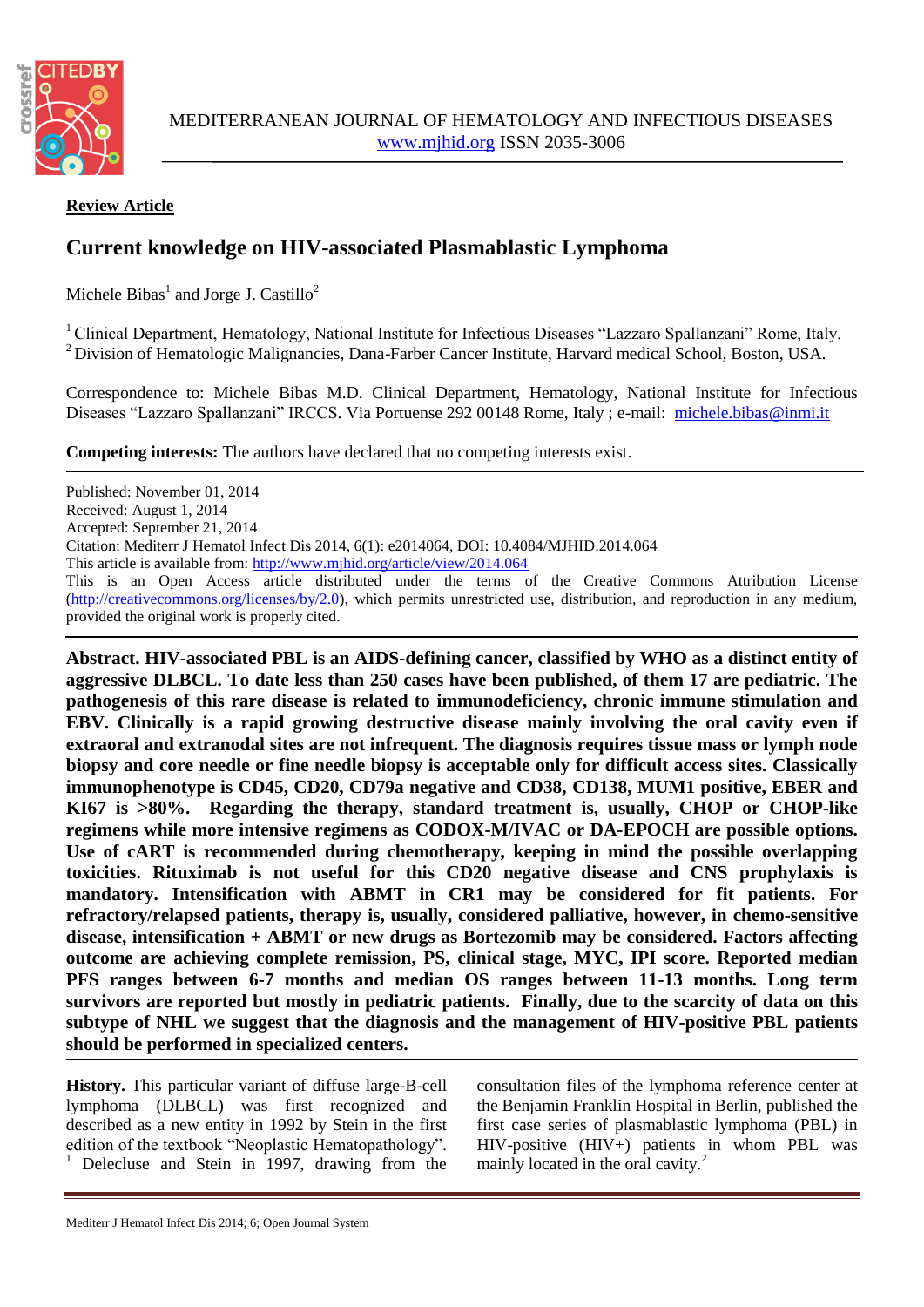**Nomenclature.** The term plasmablastic lymphoma (PBL) refers to a rare and distinct entity classified by the World Health Organization (WHO) as an aggressive subtype of DLBCL, characterized by a "diffuse proliferation of large neoplastic cells most of which resemble B-cell immunoblasts, but in which tumor cells have a plasma cell immunophenotype".<sup>3</sup> This disease is strongly associated with HIV infection, however it may also arise with other immunodeficiency states such as organ transplant patients, the elderly, and in immunocompetent individuals.<sup>4,5</sup> HIV-associated PBL is included in the list of serious and lifethreatening diseases that occur in HIV-positive individuals considered as "AIDS-defining" illnesses.<sup>6</sup> When a person gets one of these illnesses, he or she is diagnosed with the advanced stage of HIV infection known as AIDS.

**Incidence and Temporal Trends.** Since the introduction of combination antiretroviral therapy (cART), the incidence of AIDS-related lymphomas (ARLs), initially very high with 449 cases per 100.000 person-years (1996-2000 calendar period) and standardized incidence ratio (SIR) of 13.2, has dramatically declined. Nowadays, the incidence is near 194 cases per 100.000 person-years (2006-2010 calendar period) with  $SIR$  of  $10.0$ .<sup>7</sup> DLBCL remains the main type of cancer that develops in HIV-positive patients.<sup>8</sup>

The incidence of HIV-associated PBL accounts for approximately 2% of all ARLs. However because of the rarity, the exact incidence and temporal trends are unknown.<sup>9</sup> Several case reports and case series have been published to date, accounting for no more than 250 cases. In a Pubmed search using the keywords "plasmablastic" and "lymphoma" and "HIV", 313 articles were published between 2000 and 2009 (10 years), and 234 articles between 2010 and today (<5 years). It is unclear if the actual incidence of PBL has increased in recent years. This apparent increase in published case reports and series might just be a reflection of an increased awareness of PBL among clinicians.

**Pathogenesis.** The pathogenesis of PBL HIVassociated is poorly understood and determined by the complexity of biological interplays between HIVrelated immunodeficiency, genetic cellular abnormalities, co-infecting oncogenic viruses and chronic immune activation. In defining diagnostic and treatment strategies, it is of utmost importance to understand not only the molecular mechanism of viral carcinogenesis but also the host counterpart in term of immunologic status of the patient.<sup>10</sup> The contribution of HIV to PBL pathogenesis might develop through four

main mechanisms: 1) the duration and the degree of immunodeficiency or immunosuppression; 2) the induction of chronic antigenic stimulation leading to a chronic B-cell proliferation/exhaustion; 3) the loss of immune control of oncogenic herpesvirus as EBV; and 4) an incomplete immune reconstitution or factors unrelated to immune dysfunction. $^{11}$ 

*Degree and duration of immunodeficiency.* Time spent with higher viral load and lower CD4 counts plays an important role in the development of ARLs. HIVpositive PBL patients encompassing the pre- and post-ART eras have an average CD4 count at lymphoma presentation around 200 cell/mm3 and an average viral load of 250.000 copies/mL.<sup>12</sup> The reported average duration from HIV diagnosis to PBL diagnosis is 8.9 years.<sup>13</sup>

*Chronic antigenic stimulation.* HIV infection is characterized by chronic immune activation due to: 1) a persistent antigenic stimulation by viral HIV proteins or other viral co-infections (e.g. Cytomegalovirus and microbial product after microbial translocation in the gut); 2) the presence of a chronic general unresolved inflammatory state. This state can lead to a polyclonal B-cell expansion/dysfunction promoting the emergence of monoclonal B-cell, and to an abnormal production of stimulatory cytokines such IL-6. $^{14}$ 

*Virology.* HIV-associated ARL, including PBL, is strongly related to Epstein-Barr virus (EBV) infection, and near 80% of these lymphoma cells express EBNA1 and EBV-encoded RNAs detected using an in situ hybridization technique, representing then a type I latency pattern.<sup>10-15</sup> Similarly, plasmacytoid Burkitt lymphomas express the same type I EBV latency pattern. In contrast in EBV-associated DLBCL immunoblastic lymphoma, tumour cells express EBVencoded LMP1 (indicating a type II latency pattern). Of note, a subset of DLBCL may have a type III latency pattern as proved by the additional expression of the EBNA2 protein.<sup>10</sup>

*Molecular Genetics.* The potential role of MYC gene rearrangements is currently unclear. This translocation mostly occurs in the context of complex karyotype abnormalities involving as a common partner in translocation the immunoglobulin gene. Of note in contrast of most lymphomas with MYC rearrangement that have a germinal center phenotype, PBL HIV+ have a typical postgerminal center profile, suggesting a distinct role in the pathogenesis.<sup>10</sup> Of clinical interest, this translocation have been identified in near 50% of patients HIV+ with PBL and has been associated with worse outcome.<sup>16</sup>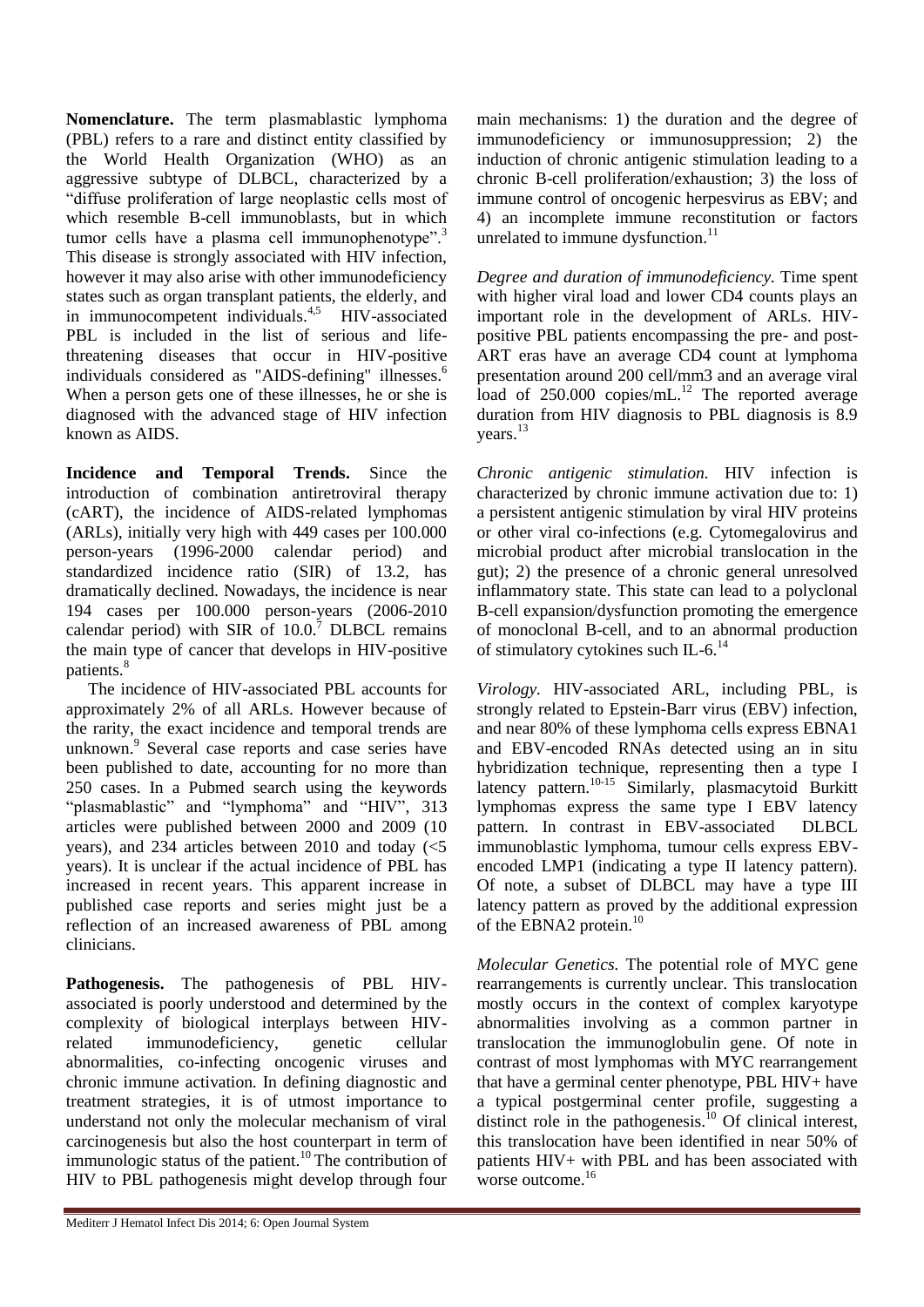**Clinical Presentations and Features.** HIV-associated PBL is characterized for its predilection of involving the oral cavity as originally described. Nevertheless, near 45% of cases have been reported in extra-oral sites, including gastrointestinal tract, skin, soft tissue, heart, mediastinum, retroperitoneum, liver, lungs, testes, vulva, parotid gland, breast, central nervous system (CNS), lymph nodes and bone marrow.<sup>13-17</sup> This lymphoma demonstrates a male predominance (4:1) with a median age at presentation of 40 years, being the disease the initial presentation of HIV infection in approximately 5% of the cases. Of note, also pediatric cases have been reported. Most patients present with rapid growing, sometimes destructive, disease in advanced clinical stage elevated LDH and B symptoms.<sup>18</sup>

**Diagnosis.** Diagnosis requires a properly evaluated tissue biopsy of mass lesion or lymph node. Excisional biopsy is the gold standard; however, because frequently the site of the disease is difficult to access, core needle biopsy and fine needle aspiration (FNA) may be performed in conjunction with appropriate ancillary techniques for the differential diagnosis (i.e. flow cytometry, PCR for IgH and TCR gene rearrangements, FISH for major translocations, immunohistochemistry, cytogenetic studies, etc).

*Morphology.* PBL is characterized by monomorphic cellular proliferation of round to oval-shaped cells with either centrally or eccentrically placed nuclei and abundant eosinophilic cytoplasm in a diffuse sheet-like and cohesive growth pattern (**Figure 1**). Apoptotic bodies and mitotic figures are frequent, and tangiblebody macrophages are easily detectable leading to a starry-sky appearance. $1-2$ 

*Immunophenotype.* PBL is a high-grade B-cell lymphoma that arises from post-germinal center B-cell and usually express the characteristic immunophenotype of plasmacytoid terminally differentiated B-cell. As plasmablasts acquire plasmacell markers (i.e. VS38c, CD38, MUM1/IRF4, CD138, EMA), they lose the leukocyte common antigen (CD45) and their B-cell markers CD20, CD79a, PAX5, and a high proliferation rate reflected by Ki67 expression >80%. (**Figure 1**). Cytoplasmic immunoglobulins are expressed in near 70% of cases. Interestingly, these lymphomas might express epithelial and endothelial markers such EMA and CD31, posing some problems in differential diagnosis with poorly differentiated solid tumors.<sup>10</sup> Recently, an immunohistochemistry stain for PRDM1/BLIMP1 and XBP1 have been proposed to identify PBL, however this finding remains investigational. $^{11}$ 

*Virology and genetics.* HIV-associated PBL is closely linked to EBV infection, and more than 80% of PBL cells express EBV-encoded RNA (EBER-ISH). (**Figure 1**). MYC rearrangements, like other highgrade B-cell lymphomas of aggressive type, are found in near 50% and frequently correlated with EBV infection and worse prognosis. Molecular analysis of BCL2 and BCL6 are, usually, negative.<sup>12,15</sup> The presence of HHV8 within the sample can indicate a different condition called HHV8-positive PBL arising from multicentric Castleman's disease.<sup>17</sup>

*Clinical evaluation and staging.* Patients with suspected HIV-associated PBL should have a complete medical history, a careful physical examination of node-bearing areas including Waldeyer's ring, skin, liver and spleen, and an adequate evaluation of performance status and the presence of B symptoms. Laboratory evaluation should include a complete blood count, chemistry and immunoglobulins profile with *kappa* and *lambda* evaluation in plasma and urine. It is of utmost importance to evaluate renal, hepatic and cardiac functions prior intensive chemotherapy and patients should undergo echocardiographic evaluation of cardiac function because of the anthracycline–based chemotherapy, and gastrointestinal endoscopy if symptoms or lesions of suspicious on imaging studies are present. Pregnancy testing in women of childbearing age is mandatory if chemotherapy is planned.

Imaging studies should include whole body contrast-enhanced CT and an MRI of the head. FDG-PET in HIV associated lymphoma have a limitation in interpretation because the results can be confounded with inflammation and infections typically present in those patients.<sup>26,,27</sup> A bone marrow biopsy and aspirate should be performed as involvement by PBL is found in up 25% of patients.<sup>15</sup> Because PBL patients  $HIV+$ are at high risk for presentation or recurrence in the CNS, particularly meninges, a lumbar puncture analyzing the cerebrospinal fluid by flow cytometry, cytology and molecular studies should be performed to check for leptomeningeal lymphoma. The Ann Arbor system is the most commonly used for staging purposes. We recommend the use of the International Prognostic Index (IPI) for risk-stratification.

*Differential diagnosis.* The morphological differential diagnosis includes poorly differentiated and undifferentiated carcinoma, lymphoblastic lymphoma, plasmablastic variant of Burkitt's lymphoma and anaplastic plasmacytoma. Differentiating PBLs from anaplastic plasmacytoma may be a diagnostic challenge. In fact highly aggressive plasma cell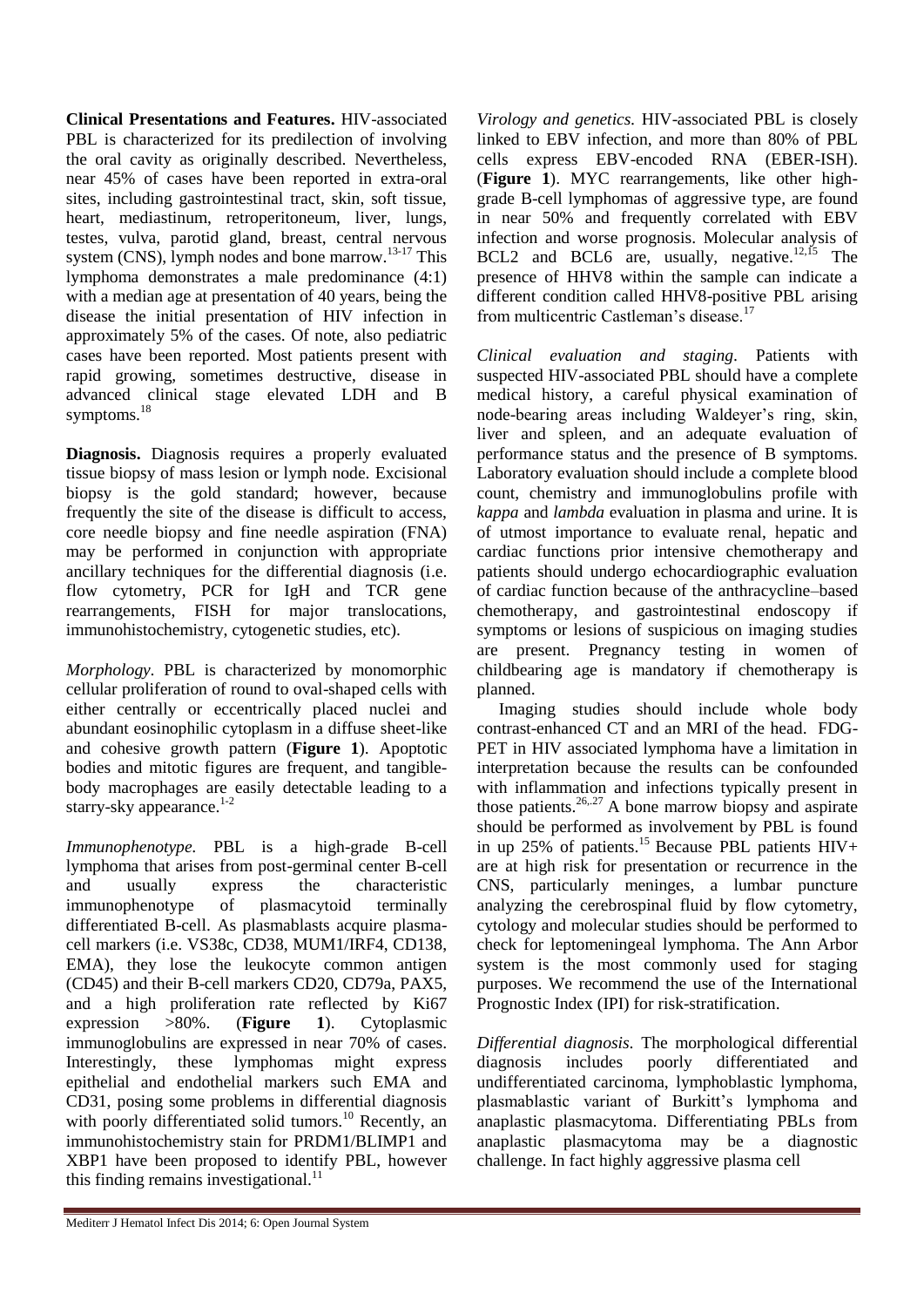

Figure 1. H&E: Large lymphoid cells with plasmablastic features, haematoxylin and eosin stain (medium and high resolution); **IRF4/MUM1:** multiple myelomas oncogene 1/interferon regulatory factor 4; **EMA**: epithelial membrane antigen; **KI-67%.** marker of the growth fraction; **EBER,** Epstein-Barr virus-encoded RNA; **CD20**, cluster of differentiation 20 (B-lymphocyte antigen);**BCL6,** B-cell lymphoma 6; **CD138**, cluster of differentiation 138 (syndecan-1)

myeloma and extramedullary plasmacytoma may contain a predominance of plasmablasts with a similar immunophenotype to PBL, but myeloma cells are, usually, EBV negative. The presence high level of serum monoclonal proteins, and bone involvement with radiographically evident lytic lesions favor the diagnosis of myeloma rather than PBL. Plasma cell myeloma and plasmacytoma are very rare in the setting of HIV, and in the few cases reported in the literature a previous progression from MGUS was reported.<sup>21-23</sup> However, the presence of MGUS is frequently encountered in patients at HIV presentation, reflecting dysregulation of the immune system due to the presence of HIV, but almost always MGUS disappears when viral load becomes undetectable.  $24-25$  Other potential differential diagnoses include CD20-negative aggressive lymphomas such as solid or extracavitary primary effusion lymphoma and ALK+ DLBCL.

*HIV disease status.* A detailed comprehensive evaluation of HIV disease must be performed including; duration of HIV infection, mode of HIV transmission, prior opportunistic infections, CD4+ cell count and viral load at HIV diagnosis and at diagnosis of lymphoma.<sup>10</sup> A strategic history of HIV viral control and antiretroviral treatment with regards to HIV mutation and resistance should be assessed. In addition, information about HCV, HBV, tuberculosis, malaria, leishmaniasis coinfections and EBV, HHV8, CMV and sexually transmitted diseases are necessary for clinical management and therapeutic decisions.<sup>14</sup>

*Fertility preservation counselling and management.*  Fertility preservation is an essential consideration of cancer management. Because HIV-associated PBL frequently occur in young patients, this issue should be discussed as early as possible during treatment planning. For male patients, sperm banking should be planned before treatment initiation. Semen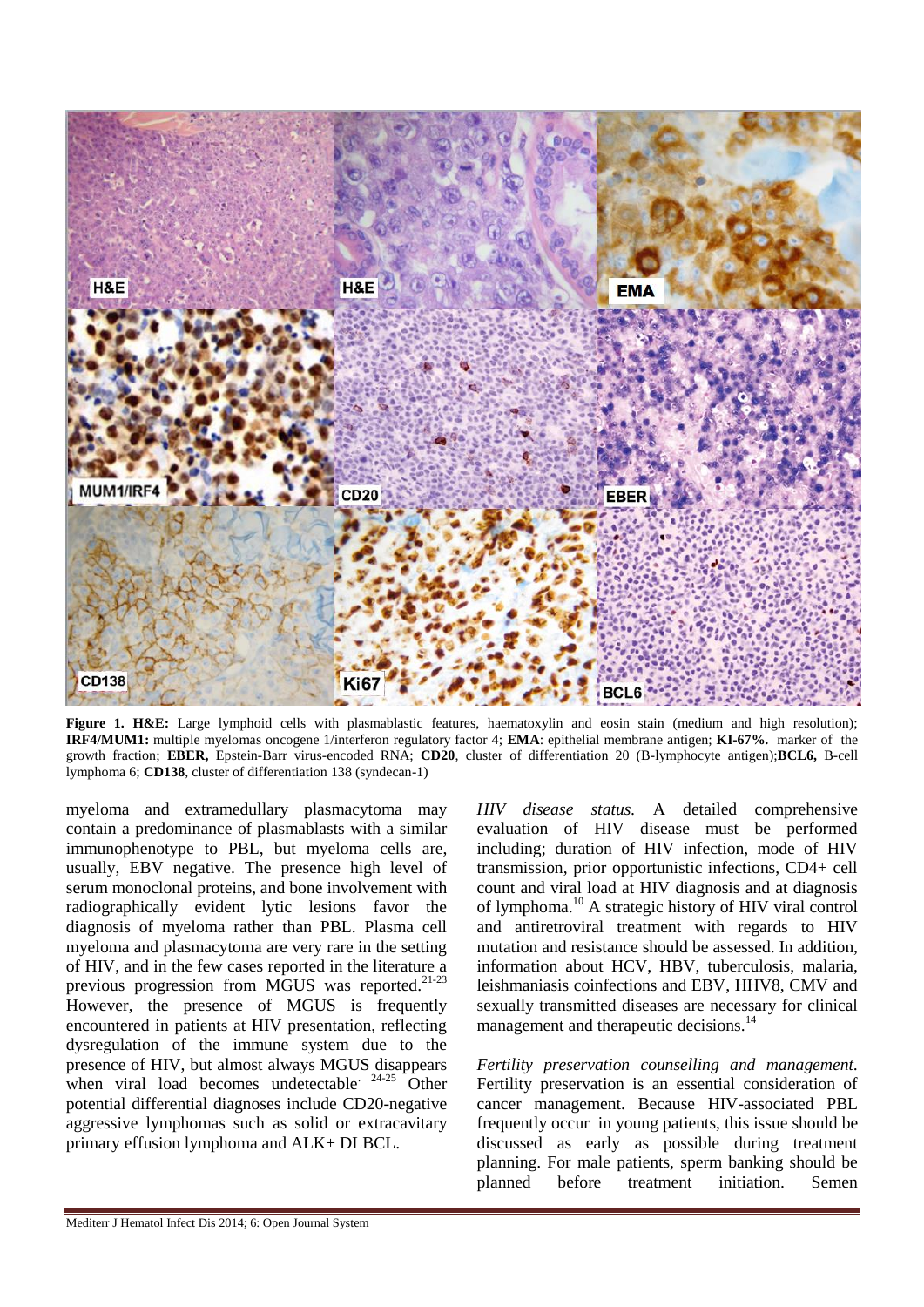cryopreservation is recommended independently of patient's age, according to their wishes of future paternity. Embryo or oocyte cryopreservation can address the sterility chemo-radiotherapy induced in women, this method it actually the gold standard to preserve female fertility, but requires in vitro fertilization procedure. Freezing ovarian tissue before treatment may be an option (the tissue is harvested with laparoscopy and re-implanted after thawing in the pelvis when needed) but is an experimental method.<sup>28</sup>

### **Management.**

*First –line treatment.* The treatment of PBL HIVassociated has not been standardized as prospective studies to define a standard of care are lacking. It is a common practice to start patients on combination chemotherapy. In the recently updated National Comprehensive Cancer Network guidelines, the recommendation is to treat HIV+ PBL with intensive regimens as CODOX-M/IVAC, Hyper-CVAD, or DA-EPOCH as possible options. Standard CHOP seems not an adequate therapy.<sup>29</sup> However, CHOP therapy is often given to treat PBL. $^{14,20}$  Intensification of induction chemotherapy with autologous bone marrow transplantation (ABMT), thought to be a good option in HIV-negative patients with chemosensitive disease, has also been shown to be feasible also in HIV+ patients.<sup>9,30</sup> Of note, HIV infection alone should not preclude an attempt to obtain stem cell in candidates for ABMT. Chemotherapy plus G-SCF seems to mobilize better than G-CSF alone, and at least  $3g/m^2$  of cyclophosphamide is recommended.<sup>31</sup>

*New drugs.* Because PBL shares many morphologic and immunophenotypic traits with plasmablastic myelomas some studies have reported that the proteasome inhibitor bortezomib alone or in combination with chemotherapy may have an antitumor effect in PBL, blocking  $NF<sub>K</sub>B$  or overcoming the typical chemoresistance of this disease. For the same reason, the use of lenalidomide has been reported in PBL. This well-known immunomodulatory agent has proved to be effective as a single agent in aggressive relapsed or refractory HIV-negative patients with non-Hodgkin's lymphoma by enhancing the immune system, with robust response rates. However, the reported outcome, at the case report level, with these new agents are transient.<sup>32,33</sup> Due to the lack of CD20 expression, the use of the anti-CD20 monoclonal antibody rituximab, is unlikely to be of benefit, however it could be considered if partial expression of CD20 is detected within the malignant cells.

*Refractory or relapsed patients.* Treatment in patients with refractory or relapsed HIV-associated PBL is considered palliative although some cases of long-term survival have been described. In general, a more intensive chemotherapy is planned for relapsed patients, and for fit patients intensification of chemotherapy with AMBT may be an option. Multiple reports from single centers or cooperative groups have been published. Effectiveness of such therapy was not significantly different between HIV-positive and HIVnegative patients, in term of treatment-related mortality, opportunistic infections, immune recovery, and OS. Of note, allogeneic BMT is a more limited option in HIV-positive relapsed PBLs.<sup>9,30</sup>

#### **Specific Treatment Considerations.**

*Supportive therapy.* More vigorous supportive care is necessary for HIV-infected patients than in patients who are not infected with HIV, and antibacterial, antifungal, and antiviral prophylaxis may be offered in accordance with current guidelines.<sup>30,32</sup> Patients should be screened for hepatitis B infection and antiviral prophylaxis initiated if indicated. CD4 count cell must be regularly evaluated during and after chemotherapy, and cotrimoxazole prophylaxis strongly recommended when the CD4 cell count falls below 200 cell/ml for prevention of *Pneumocystis* pneumonia.

*CNS prophylaxis.* Patients with PBLs HIV are at risk of for leptomeningeal disease. Considering this high risk of progression during the treatment or recurrence during the remission, the use of intrathecal prophylaxis is considered a mandatory part of the systemic treatment.<sup>34</sup> Controlled studies on this field are not available, so the standard procedure has not been defined. However, intrathecal methotrexate or cytarabine are administered at each cycle of chemotherapy, based upon institutional preference.<sup>35</sup>

*Use of cART during chemotherapy.* Most guidelines recommend, on the basis of different meta-analyses, the use of cART during chemotherapy. However, it is important to keep in mind the possible overlapping toxicity, pharmacokinetic interactions, and adherence problems, to avoid stop and start cART strategy because of HIV drug resistance.<sup>10,14</sup> Although no prospective studies have been performed, and controversies abound, the addition of cART to chemotherapy seems to have a favorable effect and gives a benefit both on response and survival.  $30,37$  A potential explanation for this finding may be that the use of antiretroviral therapy can restore immune surveillance allowing for more efficient anti-cancer effect.<sup>38</sup>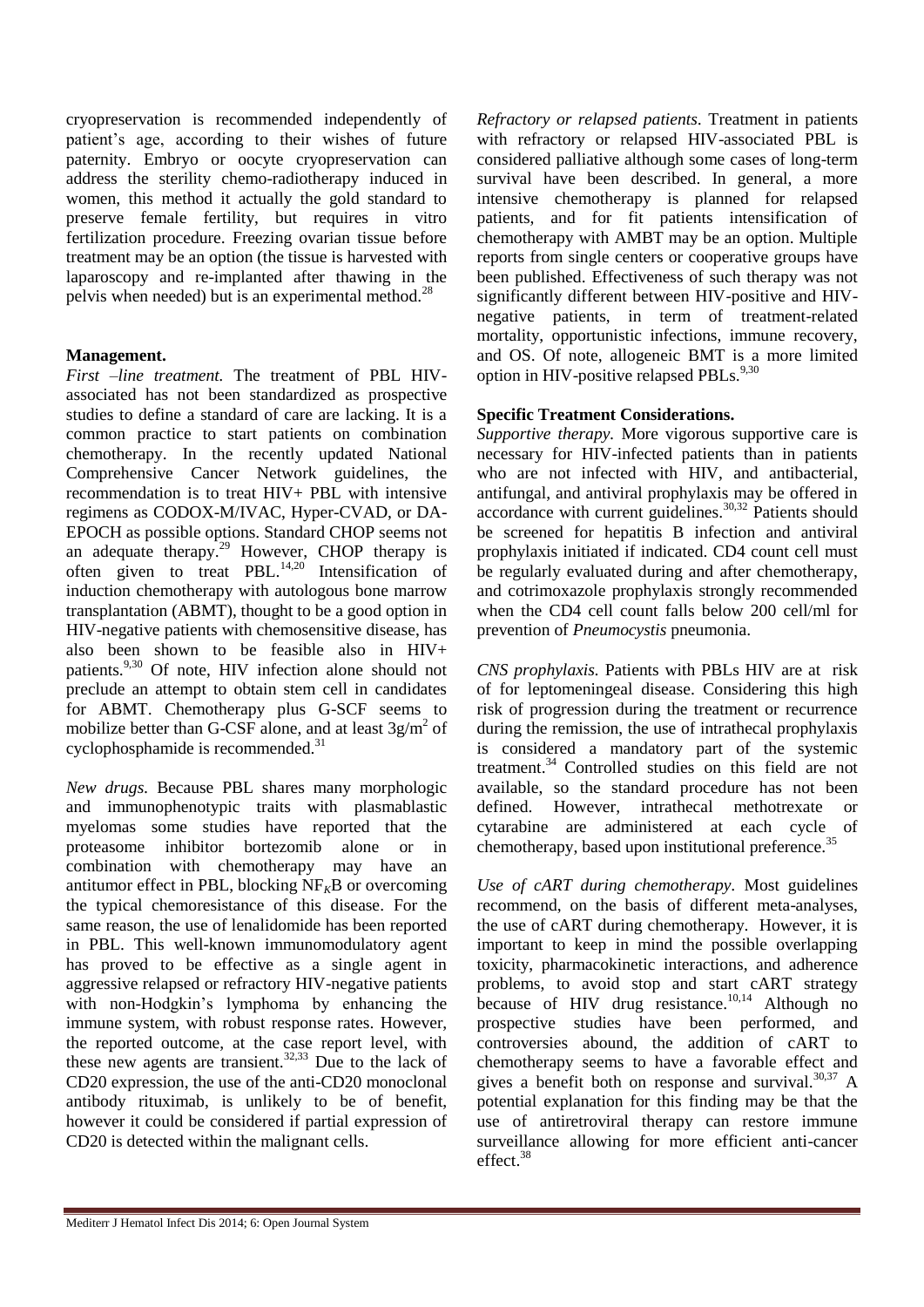**Prognostic Factors.** Since the introduction of cART, the prognosis of patients with HIV-associated aggressive lymphoma who receive optimal therapy has markedly improved, and now the outcome is near the same of the HIV-negative counterpart. In general, CD4+ cell counts  $>200$  cells/mm<sup>3</sup> and low IPI scores are independent positive prognostic factors. $10,14$  In patients on effective cART (i.e. undetectable viral load, high CD4, low incidence of comorbidities), HIVrelated scores are less important prognostic factors than lymphoma related features (i.e. histology, tumor burden, LDH, performance status).<sup>20</sup> The prognosis of HIV-associated PBL remains poor. In the recent literature, the median progression-free (PFS) and overall survival (OS) ranged between 6-7 months and 11-13 months respectively, without statistical difference between patients treated with CHOP or CHOP-like regimens and more intensive therapy.<sup>15</sup> However, recently a trend for higher response rates and longer OS have been reported with cases of long-term survivors reported in the literature.  $9,39$  Several factors affecting outcome are reported in the literature; however, the most important are achieving complete remission, performance status, clinical stage, MYC gene rearrangements, and aaIPI.<sup>39</sup> Furthermore, extended and destructive masses at diagnosis and comorbidities might confer an adverse prognosis.

*Differences between HIV-positive and negative PBLs.* While data on HIV-negative PBLs patients are sparse, several differences have been identified.<sup>4,5</sup> HIVnegative PBL occurs in older patients and affects relatively more females. HIV-negative PBL is much more heterogeneous in terms of stage at time of diagnosis with extra-oral involvement being reported at a higher frequency.<sup>9</sup> Immunosuppression is the major risk factor for development of HIV-negative PBL, with post-transplant lymphoproliferative disease comprising nearly half of the reported cases. In a literature review, HIV-negative PBL showed to have worse outcome than patients with HIV-positive PBL with a median OS of nine months; CR after induction chemotherapy being the only prognostic factor associated with improved outcomes.<sup>40</sup>

*Pediatric cases.* Although the majority of patients are adults, PBL has also been reported in pediatric HIVinfected patients.4,5 A literature review identified only 17 cases. The median age was ten years (range 2-17), >80% with advanced stage at presentation and jaw/oral cavity as the most common site of initial disease.<sup>41</sup> However, extranodal locations (e.g. skin, vulva, spine, scalp) have also been reported. Prognosis is, usually, poor with two reported long-term survivors (3.5 and eight years).  $41,42$ .

**Conclusions.** HIV-associated PBL is an aggressive and rare subtype of NHL with an aggressive clinical course and poor outcomes. The current knowledge on this rare lymphoma is described in this review and summarized for rapid consultation in **Table 1**. Finally, the evidence supporting all the strategies reported here arises from single-center series and reviews and not from prospective randomized trials. Hence, due to the scarcity of data on this subtype of NHL and until more definitive evidence become available, the diagnosis and management of HIV-positive PBL patients should be performed in specialized centers.

**Author Contributions.** M.B. and J.J.C. equally contributed to the manuscript. All authors have read and approved the article.

**Table 1.** Key Points on HIV-associated Plasmablastic lymphoma

- HIV-associated PBL is an AIDS-defining cancer, classified by WHO as a distinct entity of aggressive DLBCL.
- Less than 250 cases published to date, 17 in the pediatric population.
- Pathogenesis related to immunodeficiency, chronic immune stimulation, oncogenic herpesvirus as EBV.
- Clinical: rapid growing destructive disease mainly of the oral cavity, frequently also extraoral extranodal sites.
- Diagnosis requires tissue mass or lymph node biopsy. Core needle od fine needle biopsy for difficult access sites
- Immunophenotype usually CD45, CD20, CD79a negative and CD38, CD138, MUM1 positive, EBER and KI67 >80%
- Frequently diagnosed with low CD4+ and high viral load. Recently also reported in effective cART and high CD4.
- Treat with regimen more intensive than CHOP, consider intensification with ABMT in CR1 for fit patients.
- Rituximab not useful (CD20-), Bortezomib used at case report level, with transient response.
- CNS prophylaxis mandatory.
- Use of cART recommended during chemotherapy. Keep in mind possible overlapping toxicity.
- For refractory/relapsed patients consider palliative therapy, chemosensitive disease intensification+ABMT or new drugs
- Factors affecting outcome: achieving complete remission, PS, Clinical stage, MYC , IPI.
- Median PFS ranges 6-7 months; Median OS ranges 11-13 months.
- Long term survivor reported, mostly in pediatric patients.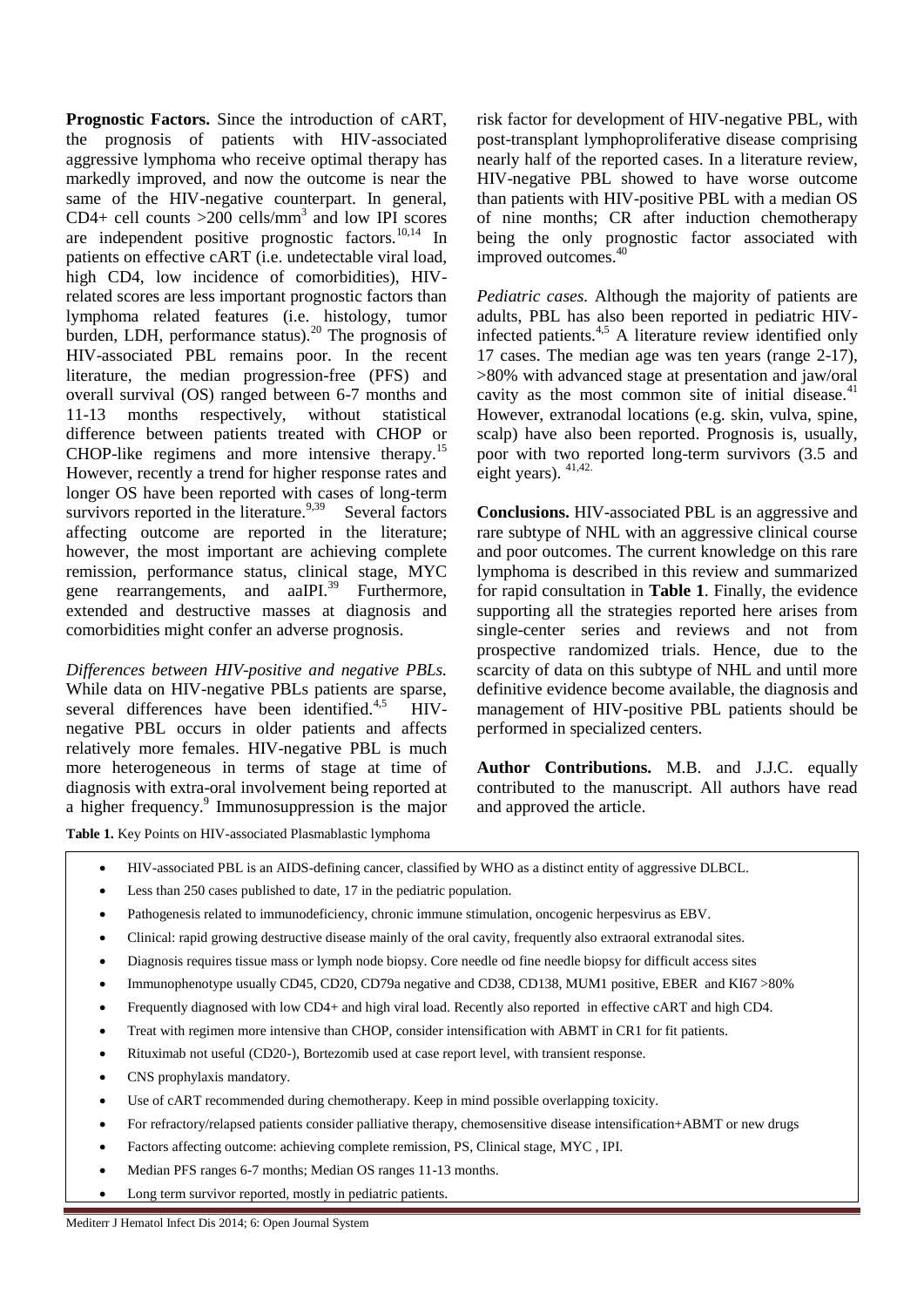#### **References:**

- 1. Stein H. & Dallenbach F. in Neoplastic Hematopathology (ed.Knowles, D.M.) 675-714 (Williams & Wilkins, Baltimore,  $MA$ , 1992).
- 2. Delecluse HJ, Anagnostopoulos I, Dallenbach F, et al. Plasmablastic lymphomas of the oral cavity: a new entity associated with the human immunodeficiency virus infection. Blood. 1997;89:1413-1420. PMid:9028965
- Stein H, Harris N, Campo E. Plasmablastic lymphoma. In: Swerdlow S, Campo E, Harris N, et al., editors. WHO Classification of Tumors of the Hematopoietic and Lymphoid Tissues, 4th ed. Lyon, France: IARC; 2008. P256-257.
- 4. Castillo JJ, Winer ES, Stachurski D, et al. HIV-negative plasmablastic lymphoma: not in the mounth. Clin Lymphoma Myeloma Leuk. 2011;11:185-189. <http://dx.doi.org/10.1016/j.clml.2011.03.008>PMid:21575922
- 5. Morscio J, Dierickx D, Verhoef G. et al. Clinopathologic comparison of Plasmablastic lymphoma in HIV-positive, immunocompetent, and posttransplant patients: Single-center series of 25 Cases and Meta-analysis of 277 reported cases. Am J Surg Pathol 2014.Jul;38(7):875-86
- 6. Revised surveillance case definitions for HIV infection, United States 2014. MMWR Recomm Rep 2014;63:Vol 3. April 11 2014 :1-10.
- 7. Robbins HA, Shiels MS, Pfeiffer RM, et al. Epidemiologic contribution to recent cancer trends among HIV-infected people in the United States. AIDS 2014, 28:881-890. <http://dx.doi.org/10.1097/QAD.0000000000000163> PMid:24300545
- 8. Gopal S, Patel MR, Yanik EL, et al. Temporal Trends in Presentation and Survival for HIV-Associated lymphoma in the Antiretroviral Therapy Era. J Natl Cancer Inst; 2013;105:1221 1229. <http://dx.doi.org/10.1093/jnci/djt158>PMid:23892362 PMCid:PMC3748003
- 9. Al-Malki MM, Castillo JJ, Sloan JM, et al. Hematopoietic Cell Transplantation for Plasmablastic Lymphoma: A Review. Biol Blood Marrow Transplant. 2014 Jun 16. pii: S1083-8791. PMid:24946718
- 10. Carbone A, Vaccher E, Gloghini A, et al. Diagnosis and management of lymphomas and other cancers in HIV-infected patients. Nat Rev Clin Oncol. 2014 Apr;11(4):223-38. <http://dx.doi.org/10.1038/nrclinonc.2014.31> PMid:24614140
- 11. Montes-Moreno S, Gonzalez-Medina AR, Rodriguez-Pinilla SM,et al. Aggressive large B-cell lymphoma with plasma cell differentiation: immunohistochemical characterization of plasmablastic lymphoma and diffuse large B-cell lymphoma with partial plasmablastic phenotype. Haematologica. 2010 Aug: 95(8): 1342-9. <http://dx.doi.org/10.3324/haematol.2009.016113>

PMid:20418245 PMCid:PMC2913083

- 12. Bibas M, Antinori A. EBV and HIV-Related Lymphoma. Mediterr J Hematol Infect Dis. 2009 Dec 29;1(2):e2009032. PMid:21416008 PMCid:PMC3033170
- 13. Boy SC, van Heerden MB, Babb C, et al. Dominant genetic aberrations and coexistent EBV infection in HIV-related oral plasmablastic lymphomas. Oral Oncology 2011 (47) 883-887. <http://dx.doi.org/10.1016/j.oraloncology.2011.06.506> PMid:21783402
- 14. Little RF, Dunleavy K. Update on the treatment of HIVassociated hematologic malignancies. Hematology Am Soc Hematol Educ Program. 2013;2013:382 <http://dx.doi.org/10.1182/asheducation-2013.1.382> PMid:24319208
- 15. Castillo JJ, Furman M, Beltrán BE, et al. Human immunodeficiency virus-associated plasmablastic lymphoma: poor prognosis in the era of highly active antiretroviral therapy. Cancer. 2012 Nov 1;118(21):5270-7 <http://dx.doi.org/10.1002/cncr.27551> PMid:22510767
- 16. Shaffer AL, Young RM and Staudt LM. Pathogenesis oh Human B Cell lymphomas. Annu Rev Immunolo 2012. 30:565-610. <http://dx.doi.org/10.1146/annurev-immunol-020711-075027> PMid:22224767
- 17. Gloghini A, Dolcetti R, Carbone A. Lymphomas occurring specifically in HIV-infected patients: from pathogenesis to pathology. Semin Cancer Biol. 2013 Dec;23(6):457-67.

Mediterr J Hematol Infect Dis 2014; 6: Open Journal System

<http://dx.doi.org/10.1016/j.semcancer.2013.08.004> PMid:23999127

- 18. Bogusz A.M, Seegmiller AC, Garcia R, et al. Plasmablastic lymphomas with MYC/IgH rearrangement:report of three cases and review of the literature. Am J Clin Pathol 2009;132:597-605. <http://dx.doi.org/10.1309/AJCPFUR1BK0UODTS> PMid:19762538
- 19. Cattaneo C, Re A, Ungari M, et al. Plasmablastic lymphoma among human immunodeficiency virus-positive patients: results of a single center's experience. Leuk Lymphoma. 2014 Jun 16:1- 3. [Epub ahead of print]. <http://dx.doi.org/10.3109/10428194.2014.911867> PMid:24712980
- 20. Castillo J, Pantanowitz L, Dezube BJ. HIV-associated plasmablastic lymphoma: lessons learned from 112 published cases. Am J Hematol. 2008 Oct;83(10):804-9. <http://dx.doi.org/10.1002/ajh.21250>PMid:18756521
- 21. Miyagishima T, Tateno T, Kasahara KH, et al. Successful treatment of an HIV-positive multiple myeloma patient with high-dose chemotherapy followed by autologous peripheral blood stem cell transplantation and maintenance therapy with lenalidomide. Rinsho Ketsueki. 2013 Jul;54(7):664-9. PMid:23912351
- 22. Muzaffar J, Usmani S, Abdallah AO, et al. High-dose chemotherapy and autologous stem cell transplantation for multiple myeloma in HIV-positive patients in the highly active antiretroviral therapy era: the myeloma institute of research and therapy experience. Clin Lymphoma Myeloma Leuk. 2013 Apr;13(2):171-4. <http://dx.doi.org/10.1016/j.clml.2012.12.004> PMid:23313066
- 23. Agrawal S, Deshpande A. A unique presentation of multiple myeloma in an HIV patient. Indian J Med Res. 2013 Apr;137(4):815-6. PMid:23703355 PMCid:PMC3724269
- 24. Coker WJ, Jeter A, Schade H Plasma cell disorders in HIVinfected patients: epidemiology and molecular mechanisms. Biomark Res. 2013 Feb 4;1(1):8[. http://dx.doi.org/10.1186/2050-](http://dx.doi.org/10.1186/2050-7771-1-8) [7771-1-8](http://dx.doi.org/10.1186/2050-7771-1-8) PMid:24252328 PMCid:PMC4177611
- 25. Levine AM. Monoclonal gammopathy associated with HIV infection. Clin Infect Dis. 2006 Nov 1;43(9):1206-8. <http://dx.doi.org/10.1086/508358>PMid:17029143
- Sathekge M, Maes A, Van de Wiele C. FDG-PET imaging in HIV infection and tuberculosis. Semin Nucl Med. 2013 Sep; 43(5): 349-66. <http://dx.doi.org/10.1053/j.semnuclmed.2013.04.008> PMid:23905617
- 27. Mhlanga JC, Durand D, Tsai HL, et al. Differentiation of HIVassociated lymphoma from HIV-associated reactive adenopathy using quantitative FDG PET and symmetry. Eur J Nucl Med Mol<br>Imaging. 2014 Apr:41(4):596-604. Imaging. 2014 Apr;41(4):596-604. <http://dx.doi.org/10.1007/s00259-013-2671-9> PMid:24469258
- 28. Peccatori FA1, Azim HA Jr, Orecchia R, et al. Cancer, pregnancy and fertility: ESMO Clinical Practice Guidelines for diagnosis, treatment and follow-up. Ann Oncol. 2013 Oct;24 Suppl 6:vi160-70. PMid:23813932
- 29. National Comprehensive Cancer Network guidelines in<br>Oncology NHL version 2.2014: available at Oncology NHL version 2.2014: available at [http://www.nccn.org/professionals/physician\\_gls/pdf/nhl.pdf](http://www.nccn.org/professionals/physician_gls/pdf/nhl.pdf) Accessed on July 18, 2014.
- 30. Dunleavy K, Wilson WH. How I treat HIV-associated Lymphoma. Blood. 2012 Apr 5;119(14):3245-55. <http://dx.doi.org/10.1182/blood-2011-08-373738> PMid:22337719 PMCid:PMC3321851
- 31. Re A, Cattaneo C, Skert C, et al. Stem cell mobilization in Hiv sieropositive patients with lymphoma. Haematologica 2013.98(11) 1762-1768.
- 32. Bibas M, Grisetti S, Alba L, et al. Patient with HIV-associated plasmablastic lymphoma responding to bortezomib alone and in combination with dexamethasone, gemcitabine, oxaliplatin, cytarabine, and pegfilgrastim chemotherapy and lenalidomide alone. J Clin Oncol. 2010 Dec 1;28(34):e704-e708 <http://dx.doi.org/10.1200/JCO.2010.30.0038> PMid:20823416
- 33. Wiernik PH, Lossos IS, Tuscano JM, et al.(2008) Lenalidomide monotherapy in relapsed or refractory aggressive non-Hodgkin's lymphoma. J Clin Oncol 26:4952–4957.